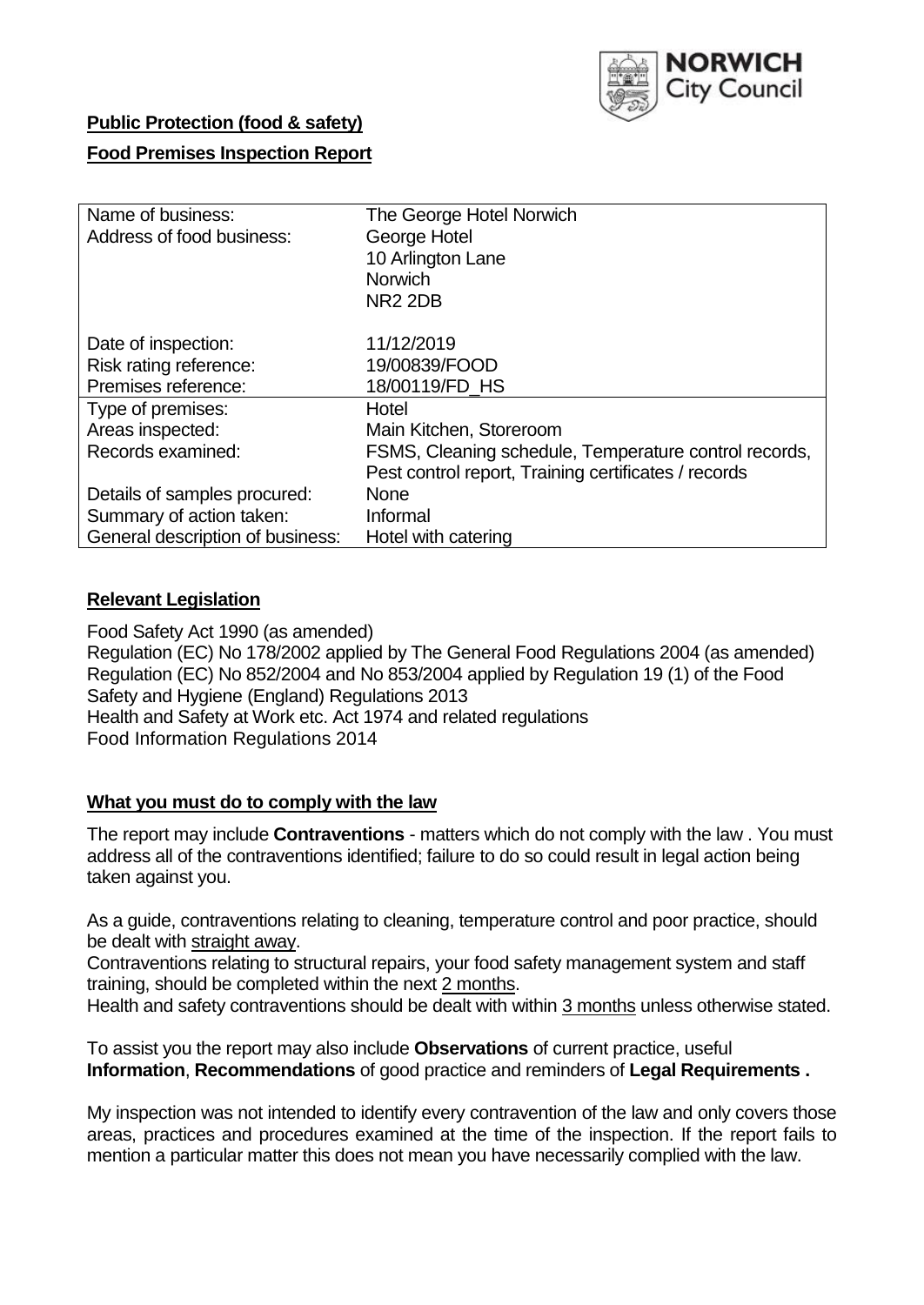# **FOOD SAFETY**

### **How we calculate your Food Hygiene Rating:**

The food safety section has been divided into the three areas which you are scored against for the hygiene rating: 1. food hygiene and safety procedures, 2. structural requirements and 3. confidence in management/control procedures. Each section begins with a summary of what was observed and the score you have been given. Details of how these scores combine to produce your overall food hygiene rating are shown in the table.

| <b>Compliance Area</b>                     |          |    |                | <b>You Score</b> |                |    |           |    |                |  |  |
|--------------------------------------------|----------|----|----------------|------------------|----------------|----|-----------|----|----------------|--|--|
| Food Hygiene and Safety                    |          |    |                | $\Omega$         | 5              | 10 | 15        | 20 | 25             |  |  |
| <b>Structure and Cleaning</b>              |          |    | $\overline{0}$ | 5                | 10             | 15 | 20        | 25 |                |  |  |
| Confidence in management & control systems |          |    | $\Omega$       | 5                | 10             | 15 | 20        | 30 |                |  |  |
|                                            |          |    |                |                  |                |    |           |    |                |  |  |
| <b>Your Total score</b>                    | $0 - 15$ | 20 | $25 - 30$      |                  | $35 - 40$      |    | $45 - 50$ |    | > 50           |  |  |
| <b>Your Worst score</b>                    | 5        | 10 | 10             |                  | 15             |    | 20        |    | $\blacksquare$ |  |  |
|                                            |          |    |                |                  |                |    |           |    |                |  |  |
| <b>Your Rating is</b>                      | 5        | 4  | 3              |                  | $\overline{2}$ |    |           |    | $\Omega$       |  |  |

Your Food Hygiene Rating is 5 - a very good standard



# **1. Food Hygiene and Safety**

Food hygiene standards are high. You demonstrated a very good standard of compliance with legal requirements. You have safe food handling practices and procedures and all the necessary control measures to prevent cross-contamination are in place. Some minor contraventions require your attention. **(Score 5)**

### Contamination risks

**Contravention** The following exposed ready-to-eat food and or its packaging to the risk of cross-contamination with foodborne bacteria from raw meat or unwashed fruits and vegetables:

• raw foods e.g eggs were being stored above ready-to-eat foods e.g bread in the walk-in fridge

**Recommendation** Chopping/cutting boards were being stored directly touching in the rack. Chopping/cutting boards must be stored properly divided to stop cross-contamination and to allow aeration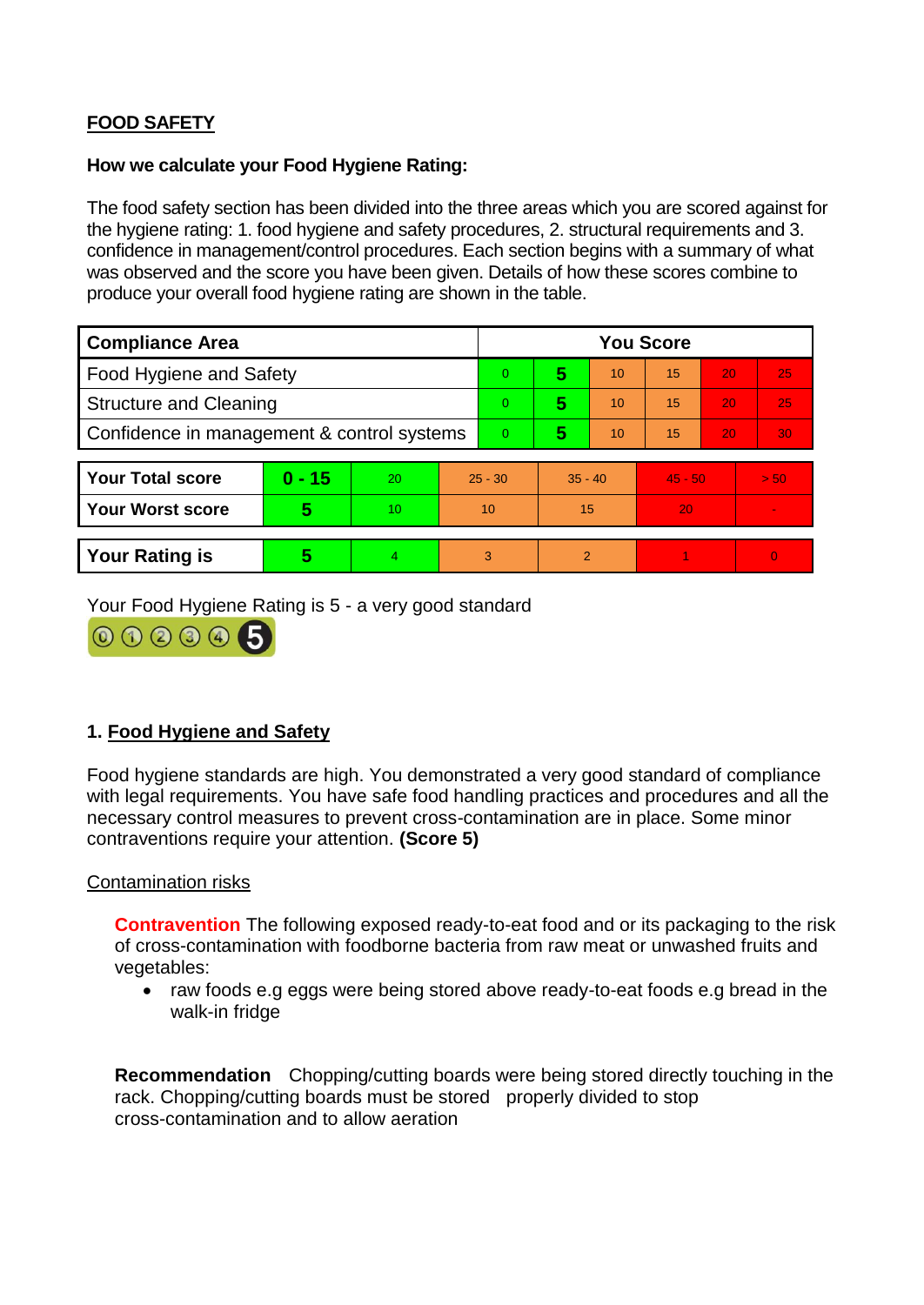### Hand-washing

**Observation** I was pleased to see that the hand wash basin was equipped with soap and hygienic towel.

### Personal Hygiene

**Observation** I was pleased to see that standards of personal hygiene were high.

### Temperature Control

**Observation I** was pleased to see you were able to limit bacterial growth and/or survival by applying appropriate temperature controls at points critical to food safety and that you were monitoring temperatures.

### Unfit food

**Contravention** The following foods were past the USE BY date

- lardons were being stored beyond their 'use by' date of 10/12
- ineffective and inadequate stock control because of the date coding, unclear policy on how long to keep perishable foods

**Recommendation** You should have a system to identify when open or prepared foods need to be used by or discarded, to ensure the food is fit for consumption. I recommend you apply labels which give a date that is 2 days after the day of production e.g. if food is opened on Monday it should be used by the end of Wednesday (an exception is rice which should not be kept longer than 24 hours)

#### Poor Practices

**Contravention** The following matters represented poor practice and if allowed to continue may cause food to become contaminated or lead to its deterioration:

- open uncovered bag of basmati and wild rice in storeroom
- lift food off the floor in the walk-in fridge to ensure cooling air can freely circulate

### **2. Structure and Cleaning**

The structure facilities and standard of cleaning and maintenance are all of a good standard and only minor repairs and/or improvements are required. Pest control and waste disposal provisions are adequate. The minor contraventions require your attention. **(Score 5)**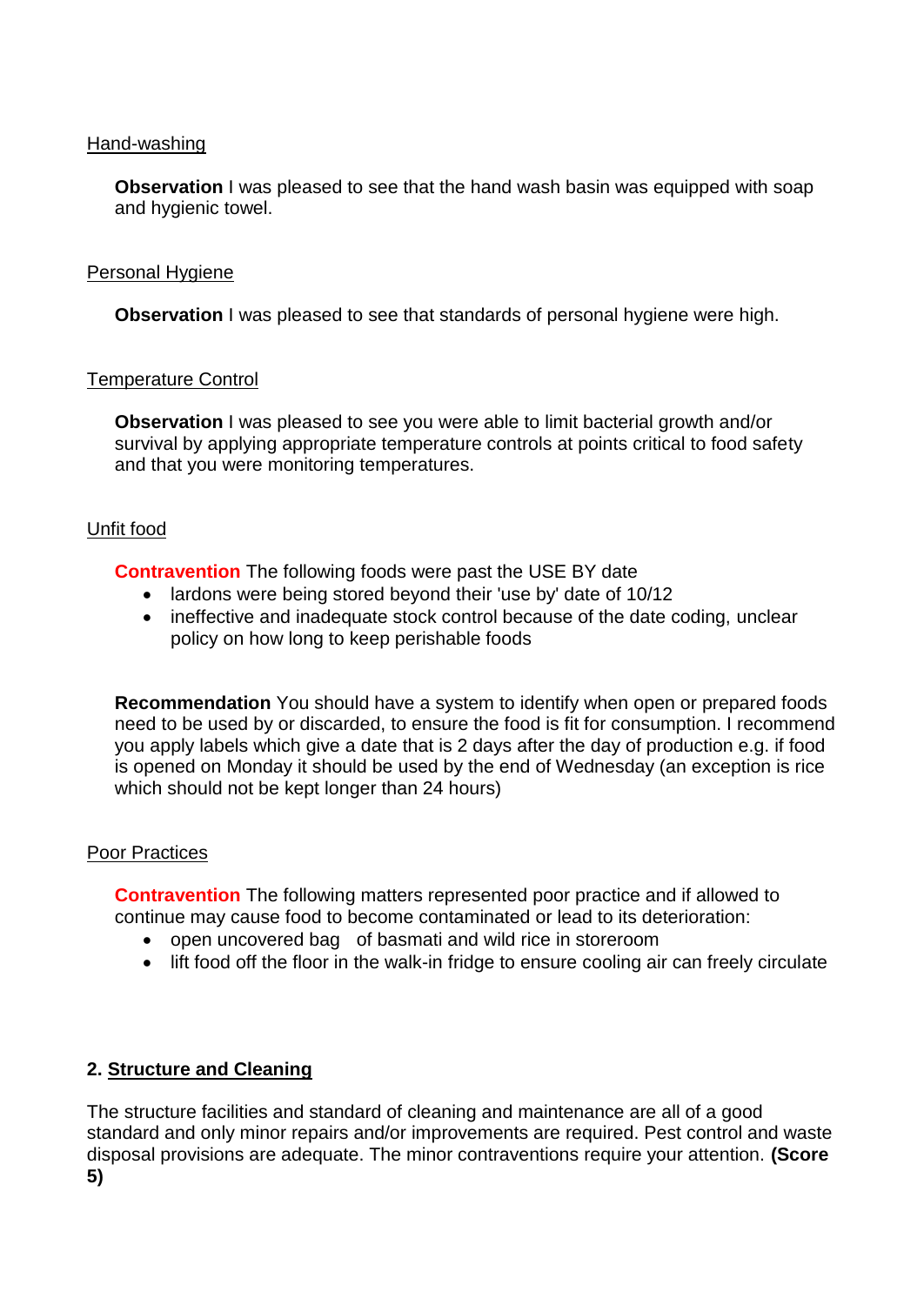## Cleaning of Structure

**Contravention** The following items were dirty and require more frequent and thorough cleaning:

- shelving in storeroom
- flooring in storeroom
- flooring underneath equipment
- flooring next to breakfast fridge

### Cleaning of Equipment and Food Contact Surfaces

**Contravention** The following items are dirty and must be cleaned:

- seals to raw meat/fish fridge
- interior to flour and salt containers in storeroom
- seals to 4 x door Sterling fridge
- seals to 3 x door Blizzard fridge

### Cleaning Chemicals / Materials / Equipment and Methods

**Observation** I was pleased to see that your cleaning materials, methods and equipment were able to minimise the spread of harmful bacteria between surfaces.

**Recommendation** I recommend that you remove protective film to inside of doors to dessert fridge to aid easy cleaning

### **Maintenance**

**Contravention** The following had not been suitably maintained and must be repaired or replaced:

coving to wall/floor to rear of storeroom is loose

### Pest Control

**Observation** You have a pest control contract in place and there is no evidence of pest activity on the premises.

### **3. Confidence in Management**

A food safety management system is in place and you demonstrate a very good standard of compliance with the law. Food hazards are understood properly controlled managed and reviewed. Your records are appropriate and generally maintained. Your staff are suitably